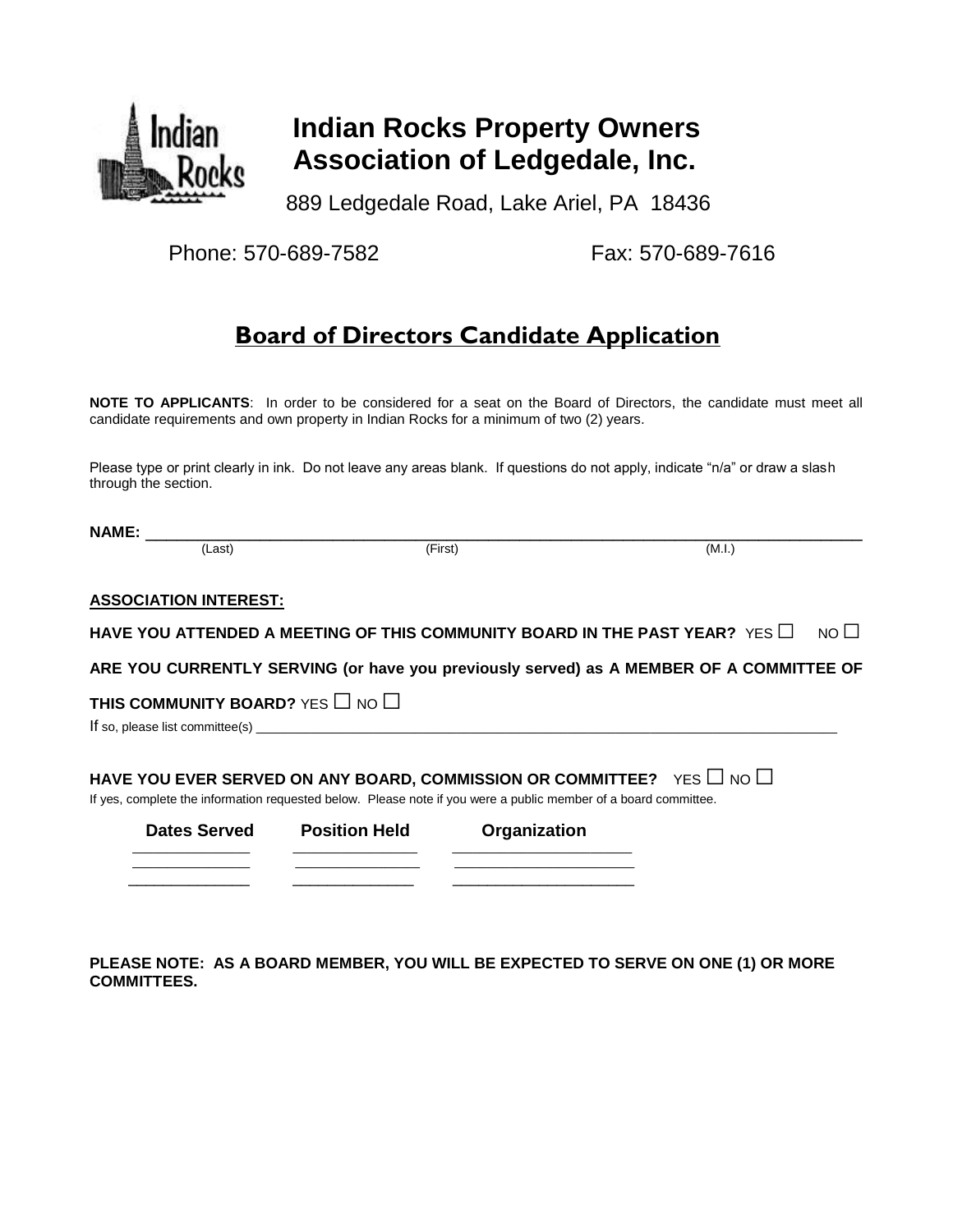### **INFORMATION AS DENOTED BY (\*\*) BELOW WILL NOT BE MADE PUBLIC**

### **CONTACT INFORMATION**

|                                                                                                                                                                                                                                                 |                                                                                                                                                                                                                                                                                                                                                                                                        |                                  |                                                                                                               | <b>ZIP</b> |
|-------------------------------------------------------------------------------------------------------------------------------------------------------------------------------------------------------------------------------------------------|--------------------------------------------------------------------------------------------------------------------------------------------------------------------------------------------------------------------------------------------------------------------------------------------------------------------------------------------------------------------------------------------------------|----------------------------------|---------------------------------------------------------------------------------------------------------------|------------|
| <b>**PHONE NUMBERS</b>                                                                                                                                                                                                                          |                                                                                                                                                                                                                                                                                                                                                                                                        |                                  |                                                                                                               |            |
|                                                                                                                                                                                                                                                 | $HOME (\_\_) \_\_$<br>$WORK$ $\begin{picture}(150,10) \put(0,0){\dashbox{0.5}(10,0){ }} \put(150,0){\circle{10}} \put(150,0){\circle{10}} \put(150,0){\circle{10}} \put(150,0){\circle{10}} \put(150,0){\circle{10}} \put(150,0){\circle{10}} \put(150,0){\circle{10}} \put(150,0){\circle{10}} \put(150,0){\circle{10}} \put(150,0){\circle{10}} \put(150,0){\circle{10}} \put(150,0){\circle{10}} \$ |                                  | $\text{MOBILE} (\_\_) \_\_$<br>$FAX \qquad (\underline{\hspace{1cm}}) \qquad \qquad \underline{\hspace{1cm}}$ |            |
|                                                                                                                                                                                                                                                 |                                                                                                                                                                                                                                                                                                                                                                                                        |                                  |                                                                                                               |            |
|                                                                                                                                                                                                                                                 |                                                                                                                                                                                                                                                                                                                                                                                                        | <b>EMPLOYMENT INFORMATION</b>    |                                                                                                               |            |
|                                                                                                                                                                                                                                                 |                                                                                                                                                                                                                                                                                                                                                                                                        |                                  |                                                                                                               |            |
|                                                                                                                                                                                                                                                 |                                                                                                                                                                                                                                                                                                                                                                                                        |                                  |                                                                                                               |            |
|                                                                                                                                                                                                                                                 |                                                                                                                                                                                                                                                                                                                                                                                                        |                                  |                                                                                                               |            |
|                                                                                                                                                                                                                                                 |                                                                                                                                                                                                                                                                                                                                                                                                        |                                  |                                                                                                               |            |
|                                                                                                                                                                                                                                                 |                                                                                                                                                                                                                                                                                                                                                                                                        | <b>COMMUNITY/CIVIC INTERESTS</b> |                                                                                                               |            |
| <b>COMMUNITY ACTIVITIES</b> (List all civic and community organizations, neighborhood associations and/or any other groups)                                                                                                                     |                                                                                                                                                                                                                                                                                                                                                                                                        |                                  |                                                                                                               |            |
| <b>ORGANIZATION</b>                                                                                                                                                                                                                             |                                                                                                                                                                                                                                                                                                                                                                                                        | DATES TITLES                     | ADDRESS                                                                                                       |            |
|                                                                                                                                                                                                                                                 |                                                                                                                                                                                                                                                                                                                                                                                                        |                                  |                                                                                                               |            |
|                                                                                                                                                                                                                                                 |                                                                                                                                                                                                                                                                                                                                                                                                        |                                  |                                                                                                               |            |
|                                                                                                                                                                                                                                                 |                                                                                                                                                                                                                                                                                                                                                                                                        |                                  |                                                                                                               |            |
|                                                                                                                                                                                                                                                 |                                                                                                                                                                                                                                                                                                                                                                                                        |                                  |                                                                                                               |            |
| PLEASE STATE WHY YOU BELIEVE YOU WOULD BE AN EFFECTIVE COMMUNITY BOARD MEMBER AND PROVIDE<br>ANY ADDITIONAL INFORMATION YOU BELIEVE WOULD BE USEFUL IN CONSIDERING YOUR<br>APPLICATION/RESUME. (Include relevant skills, interests and resume.) |                                                                                                                                                                                                                                                                                                                                                                                                        |                                  |                                                                                                               |            |